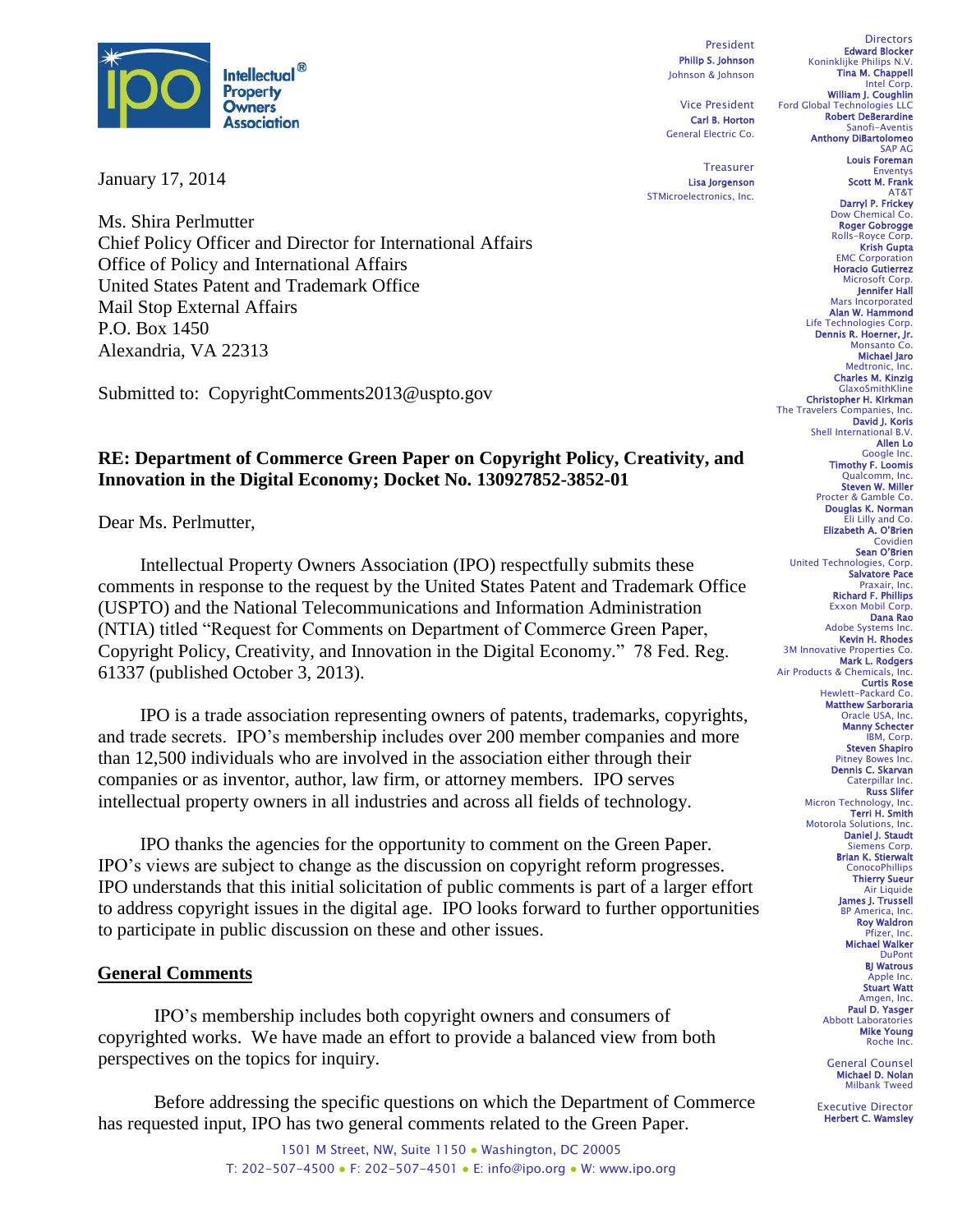First, IPO is concerned that many court cases are being decided on summary judgment and include expansive statements of new law, particularly in the Second and Ninth Circuit courts of appeal. While these statements arise in the context of individual cases, they have broad impact on diverse stakeholders. Moreover, the positions taken by the parties may turn out to have practical implications for non-party stakeholders.

For example, in *Cartoon Networks v. Cablevision*, the Second Circuit made broad comments about the public performance right that have affected several subsequent cases. In that case, however, a deal was struck between the parties. The plaintiffs agreed not to pursue claims for indirect infringement while the defendants agreed not to claim fair use. This agreement skewed the presentation of facts in the case and the record on which the Second Circuit made its decision.<sup>1</sup>

Second, IPO believes that certain topics in the Green Paper warrant additional exploration. One topic is the display right and the differences between it and other exclusive rights. Another topic, in the context of fair use, is the impact of recent decisions on the exclusive right of copyright owners to prepare and authorize derivative works. In certain decisions, the notion of "transformation" in fair use has overtaken the statutory derivative works right. Finally, the topic of appropriate remedies may warrant further discussion. For example, in the mass digitization context, while much discussion is focused on the scope of rights and the fair use defense, little attention is paid to the possible limitation of equitable remedies (such as *eBay* in the patent context).

#### **Response to Specific Inquiries**

 $\overline{a}$ 

#### **(1) The legal framework for the creation of remixes**

As a threshold matter, some of the specific questions asked by the Task Force assume that remixes are a net "good" for the economy. IPO is cautious of such an assumption. For example, the first question on this topic in the Notice of Inquiry asks: "Is the creation of remixes being unacceptably impeded by this uncertainty?" IPO believes a more fundamental question should be asked: what function do remixes (whether in the context of music or other unauthorized derivative works) play in the creation of new jobs in the economy, and what are appropriate legal limitations on them?

Section 106(2) of the Copyright Act states: "the owner of copyright under this title has the exclusive rights to do and to authorize any of the following: . . . (2) to prepare derivative works based upon the copyrighted work. . . ." In Section 101, a derivative work is defined as:

<sup>1</sup> Another pair of decisions, *Cariou v. Prince* and *Seltzer v. Green Day*, made wide-ranging new law on the scope of the fair use doctrine in cases where the facts were narrow and the broad statements of law were perhaps disproportionate.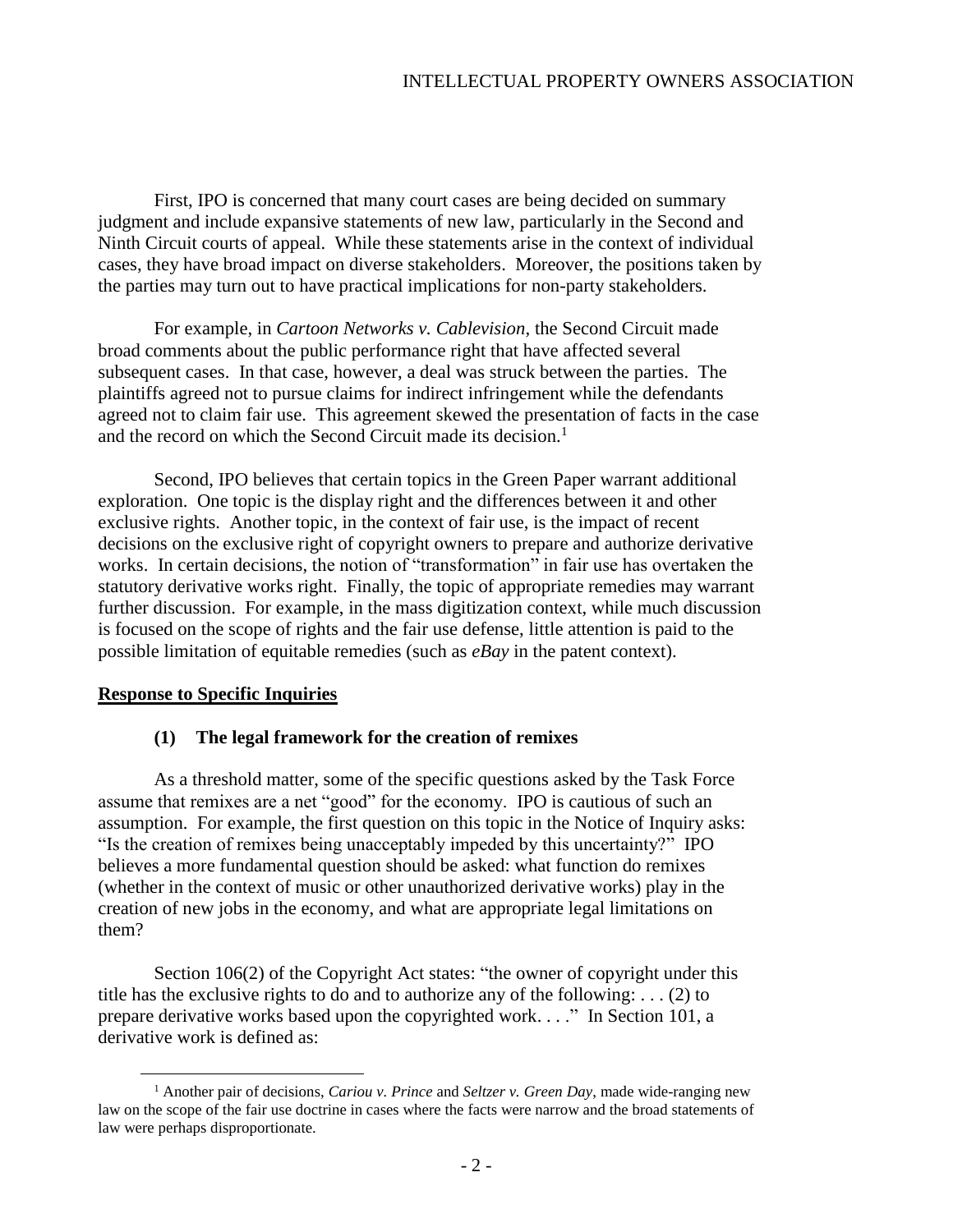[A] work based upon one or more preexisting works, such as a translation, musical arrangement, dramatization, fictionalization, motion picture version, sound recording, art reproduction, abridgment, condensation, or any other form in which a work may be recast, transformed, or adapted. A work consisting of editorial revisions, annotations, elaborations, or other modifications which, as a whole, represent an original work of authorship, is a 'derivative work.'

Under this definition, nearly all remixes qualify as derivative works. Accordingly, with the exception of works qualifying as fair use under Section 107 or falling within another exception set forth in the preamble to Section 106, it is clear that a remix requires the advance permission of the copyright holder. In the music industry, there are already clear channels established for licensing copyrighted musical works and sound recordings. For written works and visual arts, entities like the Copyright Clearance Center and Getty Images provide licensing channels. Accordingly, there are already options to legally use pre-existing copyrighted works in remixes of all types. The case law on fair use has already narrowed the scope of the derivative works right.

To the extent there are approaches that do not require legislation that could constructively address legal and licensing issues related to remixes, one large measure is more widespread education. There are too many misconceptions in various industries about what is legal and what is not, many proliferated by either outdated notions or opinions provided by non-specialists. It might be useful to explore the dividing line between derivative works and fair use, and to foster a debate between the copyright industries and the copyright user community on this topic.

#### **(2) The relevance and scope of the first sale doctrine in the digital environment**

The first sale doctrine has many benefits in the world of physical goods where a distinction can be made between copying and the underlying chattel that is subject to copyright. But as the Green Paper points out, that distinction is becoming of limited significance in the digital world. One distinction that has been made in some cases is based upon whether an electronic version of a work is licensed or purchased. This parallels a set of contract issues in the music and publishing industries about how older contracts should be interpreted. One way that this distinction might be addressed is through pricing differentials. For example, if a consumer wants to make an outright purchase that he or she can share with friends, the consumer should pay a higher price (as the consumer would for obtaining a physical copy of the book or sound recording in the form of a CD). If the consumer wants to license a work for a shorter period, however, the consumer might pay something less but not be permitted to share the work. DRM technologies exist to permit sellers and re-sellers to make such distinctions.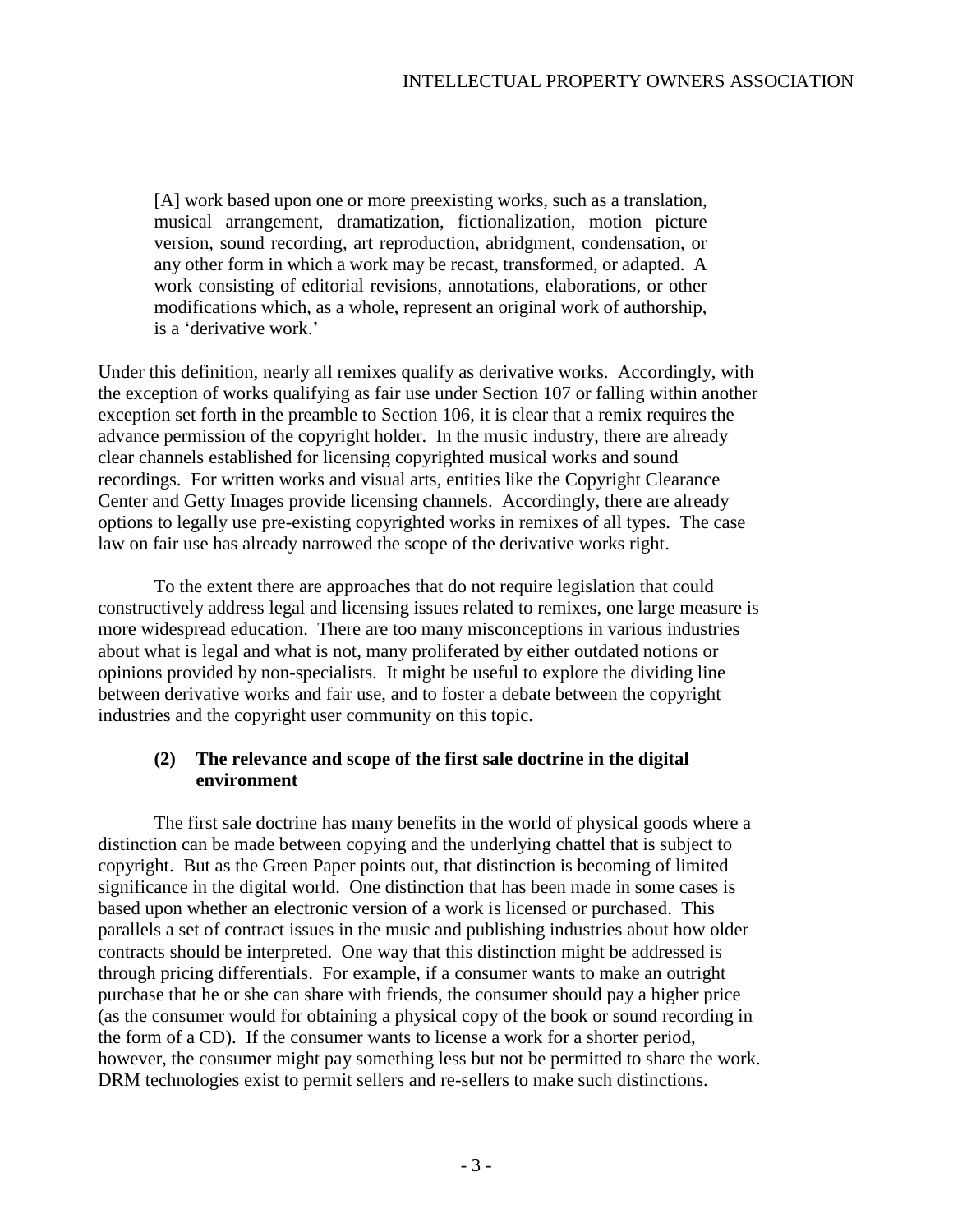The Supreme Court's decision in *Kirtsaeng v. John Wiley & Sons, Inc.*, 133 S.Ct. 1351 (2013) will not likely impact the ability of right holders to offer their works at different prices and different times in different online markets, as long as the users are in contractual privity with the right holders. This is because *Kirtsaeng* does not stand for the proposition that copyrighted works licensed for use in digital form, and not sold, can be freely copied or disseminated beyond the original licensed party.

But there will be a serious impact on the willingness of publishers to sell through resellers and to manufacture less expensive versions of physical copies for third world usage. Unfortunately, this will result in reducing access to those in countries where broadband use is not as widely available as it is here in the United States. For example, if a \$10 version of a textbook, printed in black and white and on thin paper, can be sold and displace a \$100 version made for use in the United States, publishers will be less incentivized to publish cheaper physical copies. At a minimum, distribution of cheaper physical copies will be tightly controlled.

# **(3) The appropriate calibration of statutory damages in the contexts of individual file sharers and of secondary liability for large-scale infringement**

IPO does not see the need for calibration of statutory damages in the context of individual file sharers or in the case of secondary liability for large-scale infringement. As a threshold matter, many copyrighted works are not eligible for statutory damages because of the requirement that registration occurs before eligibility. This has a practical impact on many copyright owners who have copyrighted works but do not take the time or have programs in place for filing registrations. Many copyright owners own copyrights in product manuals, training manuals, and software revisions, for example, but may not necessarily register those rights. Similarly, visual artists and songwriters do not necessarily register all of their works.

With respect to works that are registered, courts already have the ability to award a range of statutory damages such that fairness can be considered given the facts of a particular case. In the case of audio and audio-visual works, as well as written works and increasingly other visual works, there are sufficient market licensing opportunities that are simple and fast to implement such that copyrighted material can be legitimately licensed and the threat of infringement damages can be avoided.

Online services have rarely been held liable for statutory damages for secondary liability, and when held liable, the situation has typically been egregious. Any outcry that the threat of statutory damages deters legitimate services is unsupported by empirical evidence. IPO does not believe that the potential for statutory damages has hindered the launch of new, legitimate services or platforms for delivering content.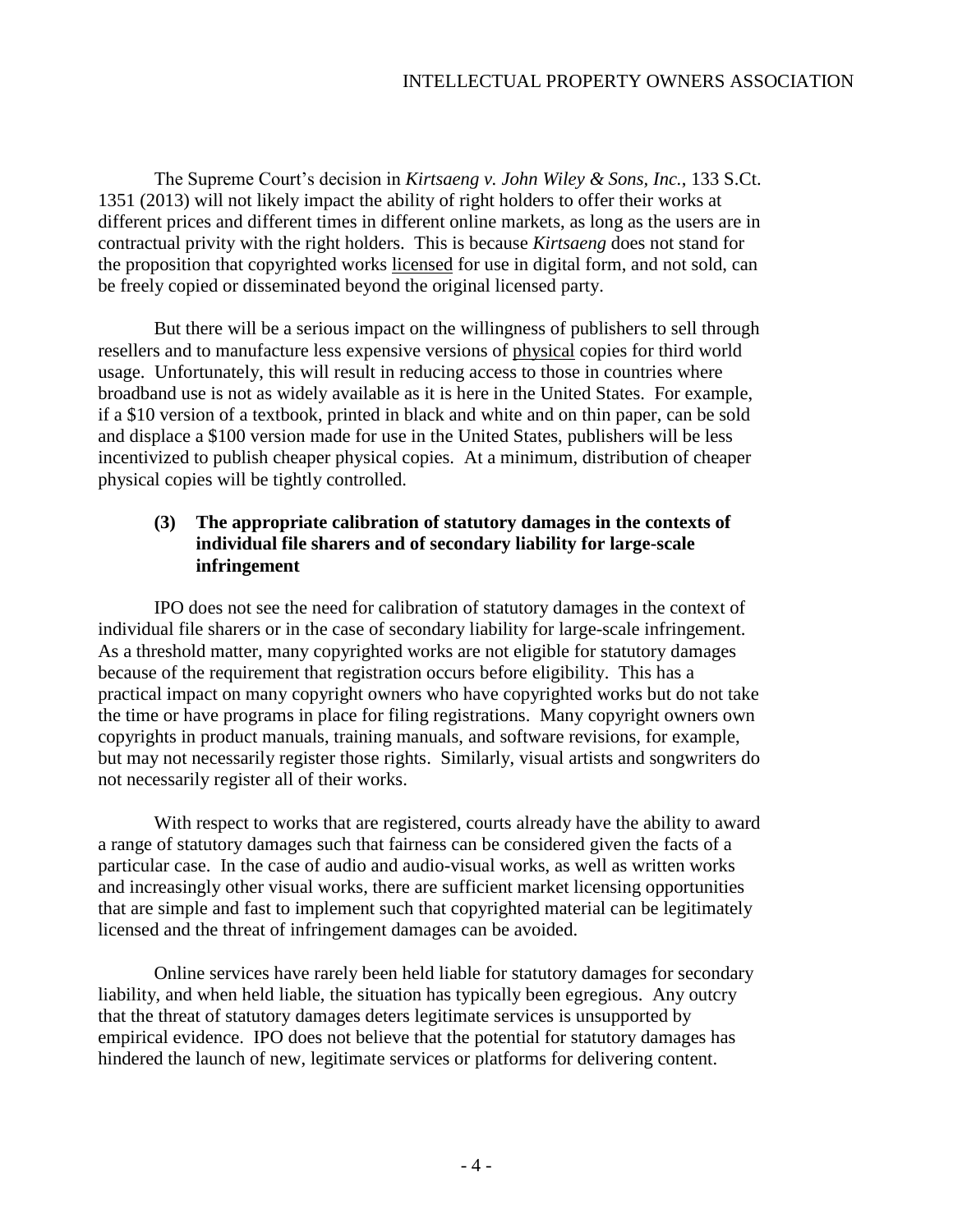# **(4) Whether and how the government can facilitate the further development of a robust online licensing environment.**

Since 2001, there have been many technological innovations that have improved access to and standardization of rights ownership information. The concern about orphan works seems to have been largely overstated. In the context of sound recordings, musical compositions, written works and, increasingly, other visual works, there are existing licensing structures in the marketplace that provide efficient and cost-effective licensing mechanisms. While users of copyrighted works may not always like the price they have to pay to license a work, there is no legal right to use such works without permission or to build a new business on the backs of existing rights owners. Concerns expressed about price relate to market forces. Absent legitimate antitrust concerns, these forces should continue to govern. While the government could facilitate discussions concerning price in some instances, or by providing a so-called "copyright hub" to facilitate licensing by those who have not already joined a licensing entity, the hub would likely be set up as a market competitor and the prices charged would likely be competitive with private entities performing the same function.

# **(5) Establishing a multistakeholder dialogue on improving the operation of the notice and takedown system for removing infringing content from the Internet under the DMCA**

IPO welcomes increased dialogue by stakeholders with respect to existing notice and takedown procedures being utilized by online service providers. One issue that likely needs to be addressed by legislation, though, is which businesses are eligible to be shielded by the DMCA. When the DMCA was written, it applied to pass-through ISP entities with no capability of managing content loaded on their sites. Courts, however, have expanded eligibility in an uneven manner that may warrant legislative action. Examples of why legislative action is needed are found within the sub-topics set forth in the Notice of Inquiry. For example, relevant to the goal of "reducing the volume of takedown notices sent to service provider," recent case law has required more notices to be sent to service providers in order to provide proof of "specific knowledge."

The Task Force can ensure participation by all relevant stakeholders, as well as effective and informed representation of their interests, by holding forums similar to those the Copyright Office held in connection with its preparation of the report on the establishment of small claims tribunals. The Copyright Office held hearings in both New York and Los Angeles, which permitted a broader audience to be heard than if hearings were held only in Washington D.C. On the topic of DMCA takedown notices, effective forums in, for example, New York, Los Angeles, Silicon Valley, Chicago and Nashville would be helpful.